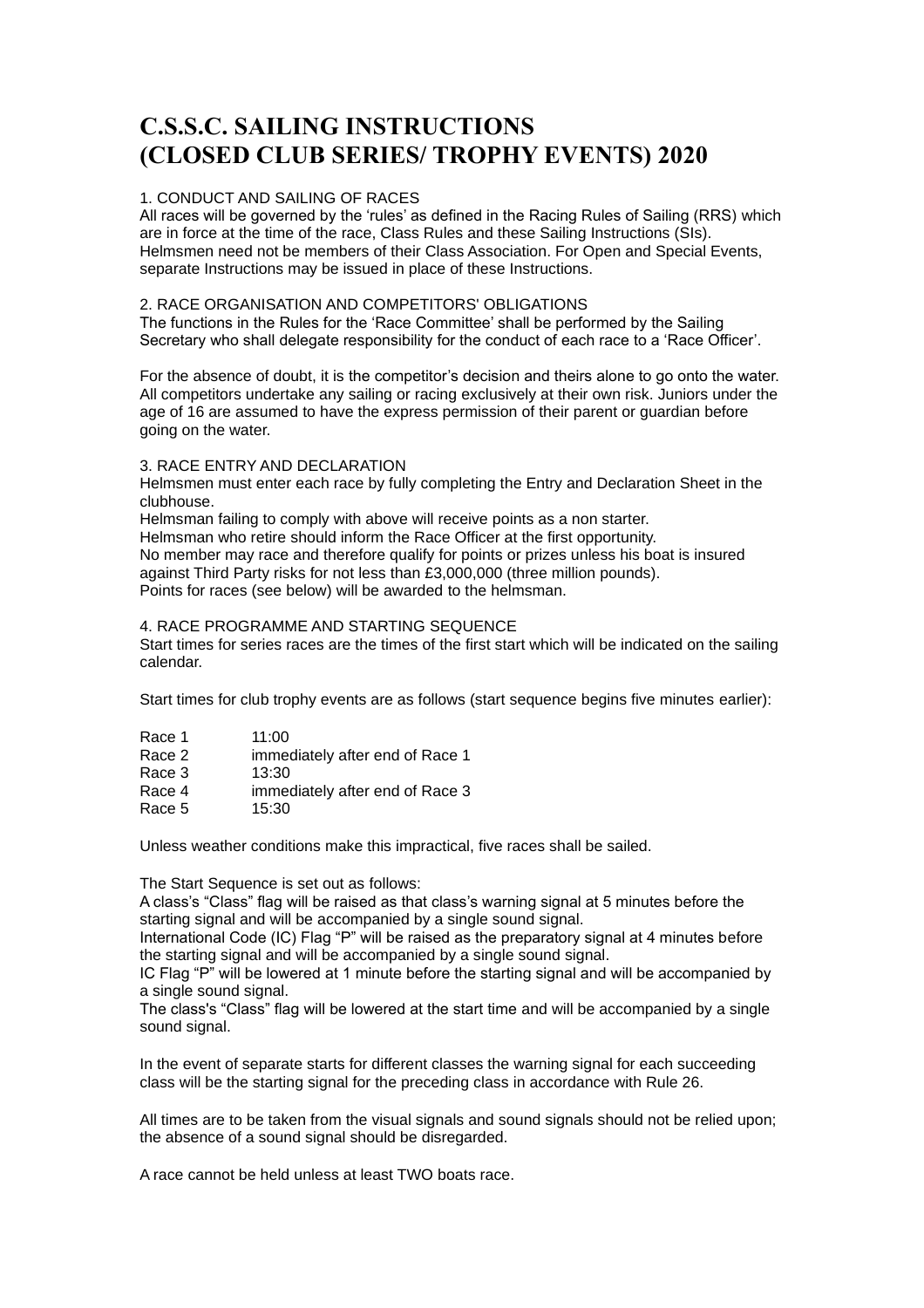## 5. COURSES

The course(s) will be displayed on the Course Board, located on the side of the container, with the sequence of marks to be passed reading from left to right. The course will remain displayed until all boats have completed that race. Races will be started with the intention being that 2 rounds of the course will be sailed, shortened as necessary as in 10. below. Marks which are to be rounded to starboard are denoted by green numerals, those to be rounded to port are denoted by red numerals. When number 1 mark is only to be used at the start and at the finish and is not used between the first and any subsequent laps, this will be indicated by the numeral for this mark on the course board being clearly separated by a gap on the course board from those denoting the other marks of the course. When number 1 mark is to be passed at the start and finish and also between laps, this will be denoted by the numeral for this mark on the course board being placed immediately adjacent to the numeral for the next mark without any gap.

Courses will be set by the Race Officer. Whenever possible an upwind start should be set. The course should be set with the intention that the race will take at least 30 minutes for the fastest boat. Courses should be set to use the whole race area where practical although prevailing weather conditions and provision of adequate safety cover should be taken into account where appropriate. Courses should include as long an upwind beat as possible and, where practical, a reasonably long downwind leg, and should, as far as practical, allow helms flexibility to choose which side of the race area to use for both the beat and the downwind leg.

The displayed course shall not be changed after the starting sequence has started.

To equalize the time spent racing by faster and slower boats, the Race Officer may finish slower handicap boats after fewer laps, in this case average lap time will be used to calculate the finishing times accordingly. The race officer will record times after the first lap to facilitate this.

## 6. THE START

#### The Starting Line

For all shore starts the starting line will be the line formed by the gold mast at the club gates and number 1 mark. The inner distance marker must be passed to the loch-ward side. An alternative start line may be set by the race officer and outlined on the course board.

#### 7. THE FINISH

#### The Finishing Line

The finishing line will be between the gold mast by the club gates and number 1 mark. See also 10. below for further details regarding the finish line where there is a shortened course.

#### 8. AVOIDING STARTERS & FINISHERS

Boats who have finished MUST endeavour to keep clear of the finishing line to avoid obstructing other competitors and the Race Officer's view. We would recommend that finished boats returning to the jetty do not re-cross the line and instead round the end of the line.

#### 9. RECALLS

Either of two systems for individual and general recalls may be used at the discretion of the Race Officer and helms (and ideally crews) should establish from the Race Officer at signing in which is in force. The first method uses fewer flags and has the advantage of simplicity. The second method follows that laid out in the RRS.

First method - Individual Recall - If a boat/boats start prematurely and can be identified by the Race Officer, a second sound signal will be made and the class flags(s) for that start will if possible be left at half hoist until all premature starters have returned or until the expiration of two minutes from the time of the start, whichever shall occur first. This amends RRS 29.1

First method - General Recall - If a boat/boats start prematurely, and the Race Officer is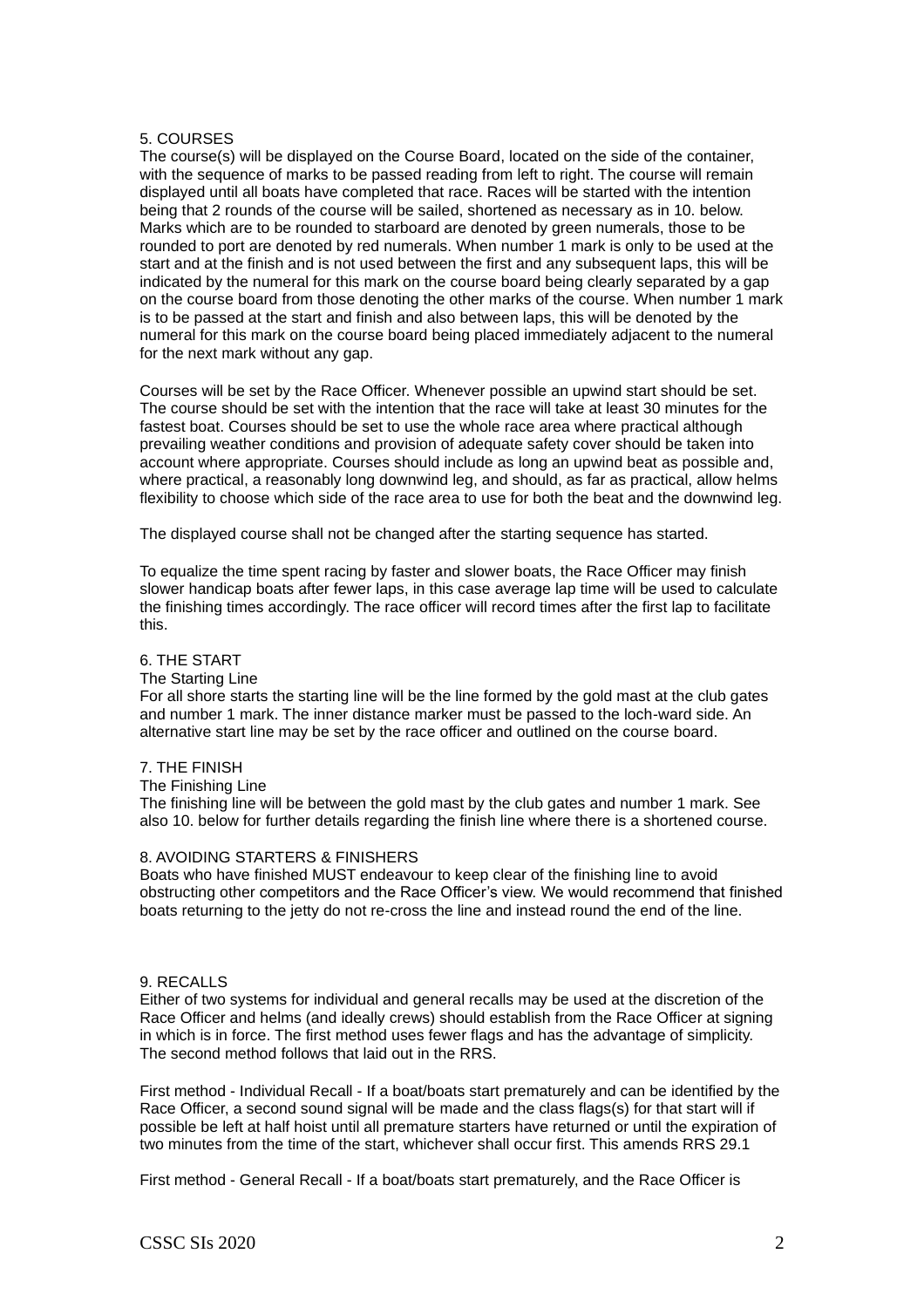unable to identify these boats, a general recall will be indicated by two sound signals in succession. A restart for the recalled class will be attempted after all other classes have started. If this re-start also produces a general recall, the start for that class shall be abandoned, signified by the raising of the class flag and the IC Flag "N" with no sound signals. This amends RRS 29.2

Second method – Individual Recall - If a boat/boats start prematurely and can be identified by the Race Officer, a single sound signal will be made and IC Flag "X" will be hoisted.

Second method – General Recall - If a boat/boats start prematurely, and the Race Officer is unable to identify these boats, a general recall will be indicated by two sound signals in succession and the hoisting of the IC Flag 1st Substitute. The warning signal for the next attempt at a start will be made 1 minute after the removal of IC Flag 1st Substitute.

## 10. SHORTENED COURSE

Courses may be shortened at any mark of the course by two sound signals and hoisting IC Flag "S" as the lead boat approaches the new final mark before the finish. Consideration should be given to sending out the safety boat with IC Flag "S" to sit by the last buoy before the finish to ensure that boats which may be too far away to hear the sound signals are in no doubt that the course has been shortened.

In the event of a shortened course the finish line may not necessarily be in the same direction of the full course finish line. The lead boat should sail the most direct route through the finish passing between number 1 mark and the gold mast. For the absence of doubt the finish will never be a 'hook round' number 1 mark.

#### 11. TIME LIMITS

Unless otherwise prescribed on the Course Board, time limits for races shall be as follows: 1hrs 30min from the last start time of the sequence.

This amends RRS 35. Boats failing to finish within 30 minutes after the first boat of her class finishes or within the time limit, whichever is later, will be scored DNF.

If a race is abandoned and not re-sailed and all boats in a class have completed at least one round, all boats still racing at the expiry of the time limit or at abandonment shall be scored points for their position at the end of the last completed round.

#### 12. PROTESTS

Wherever possible, attempts should be made to resolve any disputes by mediation. This should take the form of a meeting with the two parties involved in the dispute, an independent mediator, and any relevant witnesses to the alleged incident. Both parties have the opportunity to give a brief description of the incident to the mediator who may further question the parties involved and, if appropriate, any witnesses, and will then decide on the basis of the available information whether the dispute can be easily resolved with the acceptance of both interested parties. Where the facts cannot be easily established, or where mediation does not result in a satisfactory resolution of the dispute, the formal protest procedure should be followed.

A helmsman intending to protest should inform the Race Officer and name the boat(s) protested, as soon as possible after coming ashore. He should also note this on the Declaration Sheet.

Protests shall be written on forms available from the Office and given to the race officer within 15 minutes of the finish of the protesting boat.

Once the protester and the protestee have been notified by the Sailing Secretary, or his representative, of the place, time and date of the hearing, either directly or by means of a notice placed on the Club Notice Board, then should either party fail to attend without having given notice in writing to the Sailing Secretary, the protest will be heard in his absence.

The hearing shall be conducted by not less than three members appointed by the Sailing Secretary, or his representative.